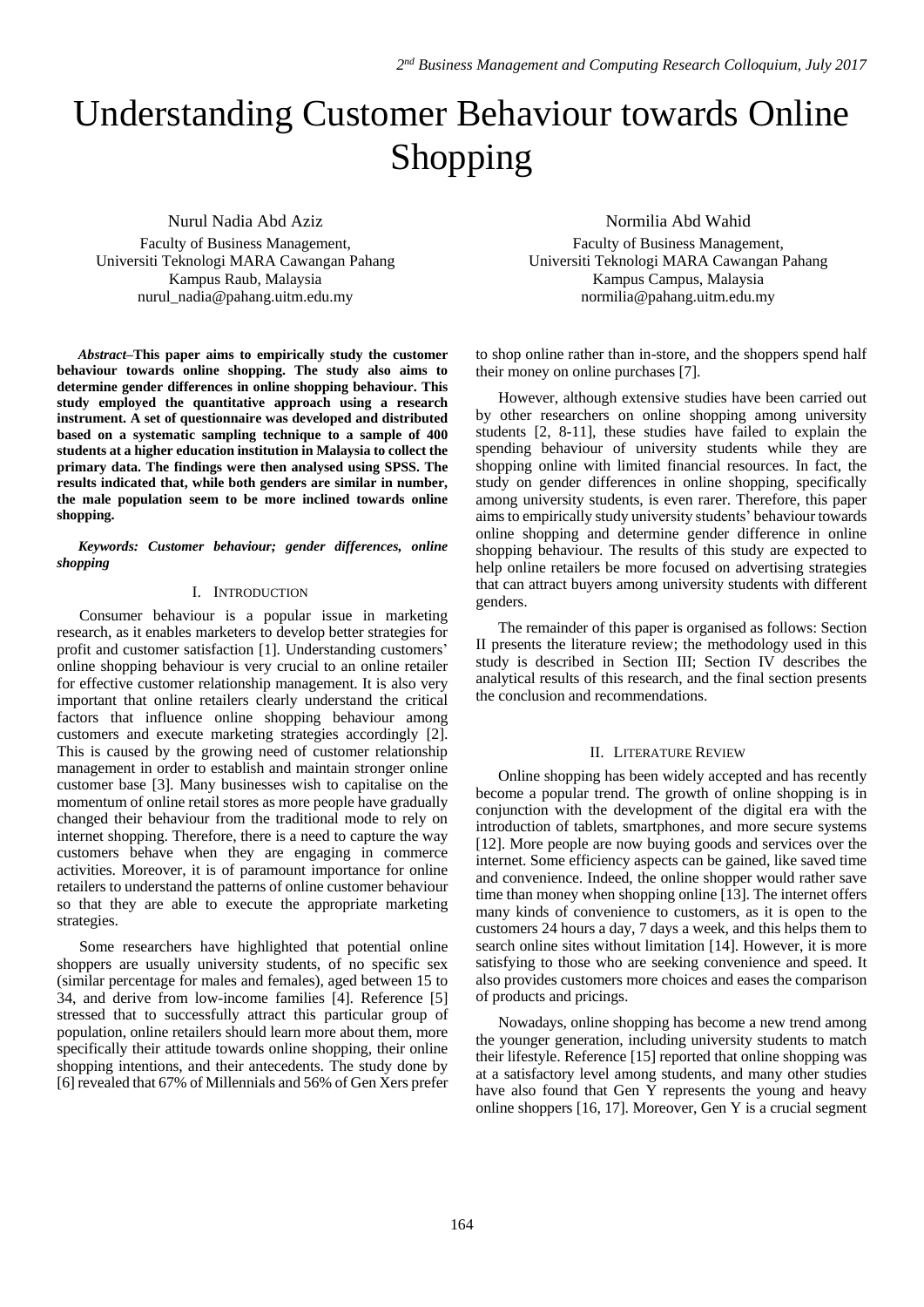for marketers to develop customer loyalty. It is therefore encouraged that online retailers concentrate on this particular segment of the market [15, 17], as most of them prefer to buy from online retailers operating on Facebook and Instagram. Reference [18] confirmed that advertising on Facebook has a positive influence on the behavioural attitude towards intentionto-purchase and purchase behaviour. Social networking is less formal, more trusted, and provides testimonials from previous customers [16].

Gender differences in online buying behaviour are important in shaping business strategy by looking for gender preference while making online purchases [19]. Gender influences the customers' attitudes and perception towards online purchasing. In a study done by [1], males indicated a more positive attitude and they were willing to purchase and spend money compared to females online. This is supported by [20] that stated that men perceived online shopping as more useful by considering new technologies that help them make purchasesin a more conducive environment. In contrast, [21] mentioned that the percentage of both females and males shopping online is almost similar. However, both males and females differed in perspectives due to the influence of online shopping factors [20].

Since university students' lifestyles have changed due to the online shopping phenomenon, the scope of this study focused on the customer behaviour of university students towards online shopping. The main research question of this study is: What are the goods purchased by the university students? With limited financial resources, how much of their budget do they allocate to buying online and how often do they use online sites for shopping? Specific variables such as gender differences in online shopping behaviour were investigated.

## III. RESEARCH METHODOLOGY

In this study, probability systematic sampling technique was utilised to access potential respondents. All the respondents were university students studying in the state of Pahang in Malaysia. A structured questionnaire was the main instrument used for data collection. The survey was conducted in the English language. A total of 400 copies of the questionnaire was distributed, out of which 280 copies were returned as correctly filled and usable. The data collected were analysed using descriptive statistics techniques, and the results of the data analysis are presented and discussed in the following section.

## IV. RESULTS AND DISCUSSION

A total of 280 questionnaires were returned, giving a 70% response rate. The sample was approximately equal, with 141 (50.4%) male respondents and 139 (49.6%) female respondents. All the respondents were aged between 18 to 22 years old and had engaged in online shopping at least once in their life.

TABLE I. ONLINE SHOPPING EXPERIENCES OF RESPONDENTS

|                                           | <b>Frequency</b>  |                     |                           |
|-------------------------------------------|-------------------|---------------------|---------------------------|
| How often do you have online<br>shopping? | Male<br>$(N=141)$ | Female<br>$(N=139)$ | <b>Total</b><br>$(N=280)$ |
| Twice a week or above                     |                   |                     |                           |
| Weekly                                    |                   |                     |                           |
| Once per two weeks                        |                   |                     |                           |
| Monthly                                   | 28                | 38                  | 66                        |
| Occasionally                              | 102               | 96                  | 198                       |

Table I shows the online shopping experience of the respondents. A majority of the respondents occasionally shopped online, with 102 male respondents and 96 female respondents respectively. Females recorded a higher number of regularly using the internet for online shopping, with 38 respondents slightly above the number of male respondents, which also stood at 28 respondents who shopped online on a monthly basis. An interesting fact from the results was that 11 male respondents indicated that they have a higher level of frequency when it comes to online shopping compared to the 5 female respondents. In detail, 5 male respondents (compared to 4 female respondents) shopped online twice per month, and another 3 male respondents shopped online every week. In addition, 3 male respondents (compared to the 1 female respondent) shopped online twice a week or even more often. The results indicated that while both genders are similar in number, the male respondents seemed to be more inclined towards online shopping.

TABLE II. CROSSTABULATION OF FINANCIAL SUPPORT FROM PARENTS \* THE AVERAGE PRICE OF GOODS PURCHASED ONLINE \* **GENDER** 

| Gets           | Average price of    | Gender         |           |           |
|----------------|---------------------|----------------|-----------|-----------|
| financial      | goods purchased     | Male           | Female    | Total     |
| support from   | online (in a single | $(N=141)$      | $(N=139)$ | $(N=280)$ |
| parents        | purchase)           |                |           |           |
| N <sub>0</sub> | Below RM100         | 20             | 38        | 58        |
|                | RM100 - RM199       | 14             | 10        | 24        |
|                | RM200 - RM299       | 8              | $\Omega$  | 8         |
|                |                     | 42             | 48        | 90        |
| Yes            | Below RM100         | 45             | 45        | 90        |
|                | RM100 - RM199       | 28             | 35        | 63        |
|                | RM200 - RM299       | 10             | 8         | 18        |
|                | RM300 - RM399       | 5              | 1         | 6         |
|                | RM400 - RM499       | 5              |           | 6         |
|                | RM500 - RM999       | $\overline{c}$ |           | 3         |
|                | RM1000 and above    | 4              | $\Omega$  | 4         |
|                |                     | 99             | 91        | 190       |

A cross tabulation between financial support from parents, the average price of goods purchased online, and gender was then performed. The results showed that most of the respondents did not mind spending on products lower than RM100 (52.9%), and they also spent between the ranges of RM100 to RM199 (31.1%) in a single purchase. It should be noted that the respondents of this study were students in institutions of higher learning in Malaysia and they received an educational loan from the same source, namely The National Higher Education Fund (Perbadangan Tabung Pendidikan Tinggi Nasional).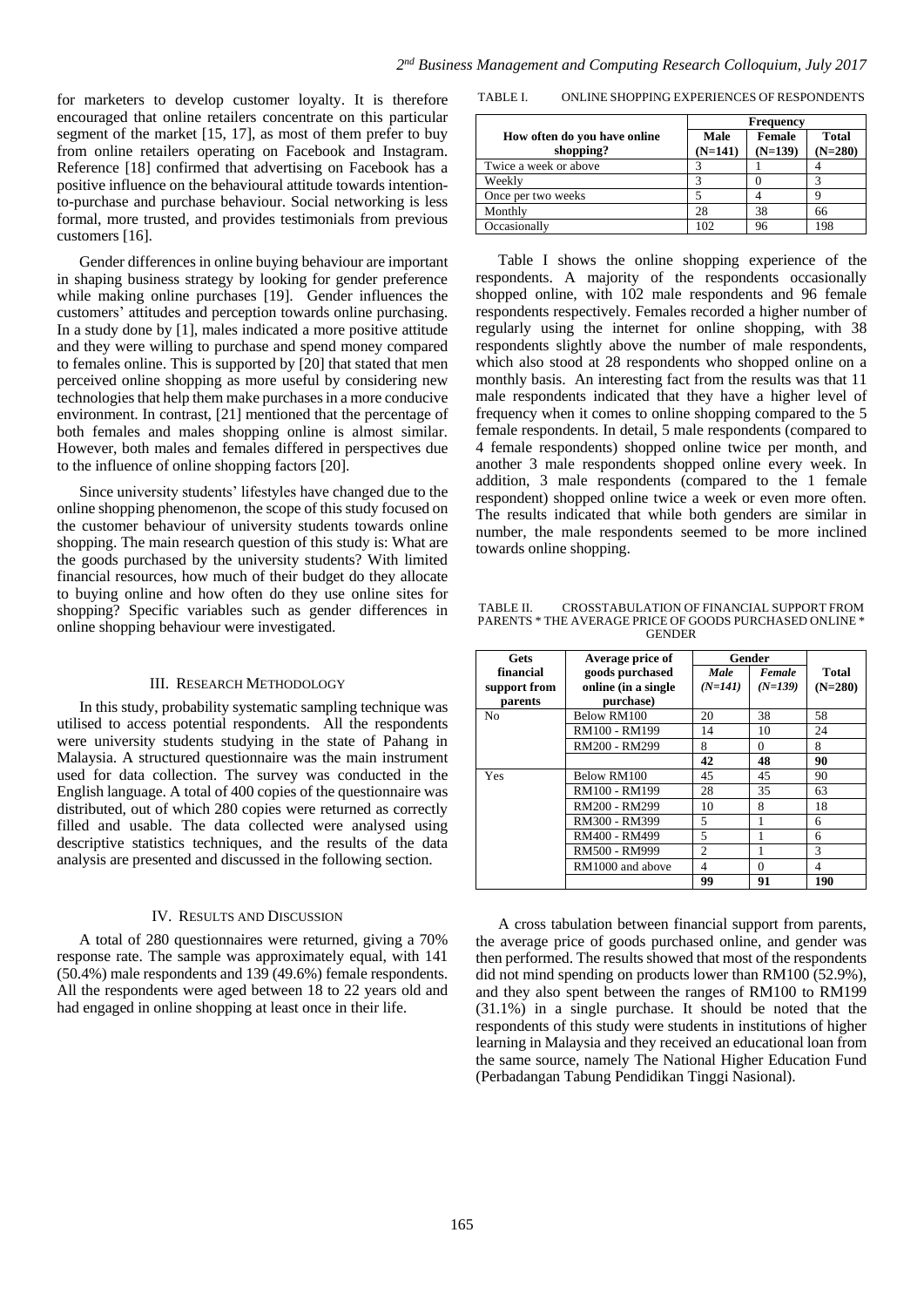Table II indicates that 190 respondents (67.9%) received financial support from their parents, specifically 99 male, and 91 female respondents. In this category, there were also respondents who were able to buy online with a budget of RM300 to RM399 (6 respondents), RM400 to 499 (6 respondents), RM500 to RM999 (3 respondents), and more than RM1000 (4 respondents). Meanwhile, for respondents who ultimately relied on educational loan and did not receive financial support from their parents, they were only able to purchase online with the average price of goods lower than RM299 in a single purchase.

Table III shows the 22 categories of products that have been purchased by the respondents online, and they can indicate more than one category. The most common category of products preferred by 219 respondents (78.2%) to purchase online was clothes. This clothing category includes men, women, kids, and footwear. The other common categories of products purchased by the respondents included electronic devices (30.7%), gifts (26.8%), sports (24.3%), as well as dietary supplements (23.2%).

| TABLE III. | CATEGORIES OF PRODUCTS PURCHASED BY |
|------------|-------------------------------------|
|            | <b>ONLINE SHOPPERS</b>              |

| What kind of items have | <b>Frequency</b> |                |              |  |
|-------------------------|------------------|----------------|--------------|--|
| you purchased online?   | Male             | Female         | <b>Total</b> |  |
|                         | $(N=141)$        | $(N=139)$      | $(N=280)$    |  |
| Software                | 17               | 6              | 23           |  |
| Computer hardware       | 40               | 3              | 43           |  |
| Books or magazines      | 20               | 18             | 38           |  |
| Music, CDs, DVDs        | 14               | 12             | 26           |  |
| Games                   | 36               | 5              | 41           |  |
| Electronic devices      | 61               | 25             | 86           |  |
| Travel                  | 29               | 26             | 55           |  |
| Clothes                 | 91               | 128            | 219          |  |
| <b>Baby</b> store       | $\overline{c}$   | 6              | 8            |  |
| <b>Sports</b>           | 45               | 23             | 68           |  |
| <b>Flowers</b>          | 6                | 6              | 12           |  |
| Gifts                   | 23               | 52             | 75           |  |
| <b>Toys</b>             | 8                | 4              | 12           |  |
| Grocery                 | 4                | $\overline{c}$ | 6            |  |
| Social event tickets    | 27               | 25             | 52           |  |
| Services                | 5                | 1              | 6            |  |
| Preloved items          | 19               | 26             | 45           |  |
| Dietary supplements     | 24               | 41             | 65           |  |
| Gold                    | $\overline{4}$   | 1              | 5            |  |
| Hobby items             | 35               | 17             | 52           |  |
| Any kinds of services   | 10               | 6              | 16           |  |
| Others                  | 6                | 17             | 23           |  |

A comparison between the two genders found that male respondents dominated the purchase of goods online for the categories of electronic devices, sports, computer hardware, software, games, hobby items, travel (airlines, car rentals, hotels), social event tickets (concert, movies, water park, etc.), books and magazines, grocery, services, and gold. On the other hand, female respondents dominated the online purchase of products from the categories of clothes, dietary supplements, gifts, baby store, preloved items, toys, and other products that include cosmetic, contact lens, stationary, handbag, watch, and beauty products.

The respondents' online shopping behaviour was further compiled with respect to their gender and frequency of traditional shopping. The respondents were asked whether they have reduced their frequency of traditional shopping due to online shopping. For the male respondents, a total of 41 respondents (29%) said that they had reduced the frequency of traditional shopping due to online shopping, while the other 100 male respondents (71%) mentioned that online shopping does not reduce the frequency of their habit to shop using the traditional way. The breakdown of the percentage is almost the same for female respondents, in which the number of respondents who still shop using the traditional way and the number of respondents who have reduced the frequency of traditional shopping were 96 respondents (69%) and 43 respondents (31%) respectively.

TABLE IV. REASONS FOR PURCHASING ONLINE

| For what reason do you shop online?              | <b>Frequency</b><br>$(N=280)$ | $\frac{0}{0}$ |
|--------------------------------------------------|-------------------------------|---------------|
| To save time                                     | 177                           | 63.2          |
| Can't find it in local store                     | 153                           | 54.6          |
| To shop at any time.                             | 139                           | 49.6          |
| Convenience and ease of use                      | 132                           | 47.1          |
| I had no time to go shopping                     | 127                           | 45.4          |
| To buy things that are not available in Malaysia | 122                           | 43.6          |
| To get better selection                          | 91                            | 32.5          |
| Friend recommendation                            | 87                            | 31.1          |
| To get the latest items                          | 86                            | 30.7          |
| To save money                                    | 76                            | 27.1          |
| News and media effect                            | 73                            | 26.1          |
| To get item faster                               | 69                            | 24.6          |
| Just to see if it would work                     | 41                            | 14.6          |
| Free delivery                                    | 53                            | 18.9          |
| Money back guarantee                             | 25                            | 8.9           |
| Fraud protection provided by banks               | 18                            | 6.4           |

Table IV presents the reasons for university students to purchase online. The main reasons are to save time (63.2% respondents), the inability to find the desired item in local stores (54.6%), and also the ability to shop at any time (49.6%). This result supports the previous findings that stated that purchasing through the Internet allows us to buy at any time [2, 22, 23]. In addition to convenience and ease of use (47.1%), there were also respondents who claimed that they do not have the time to go shopping to find the desired items (45.4%). The study's finding is consistent with the survey conducted in [2], who found that convenience and ease of use are the main influencing factor for online shopping. Moreover, there were also those who said that they use online shopping to buy things that are not available in Malaysia (43.6%). To get better selection (32.5%), friend's recommendation (31.1%), ability to get the latest items (30.7%) save money (27.1%), the effects of news and media (26.1%), and to get the items faster (24.6%) are the other more common reasons as to why university students shopped over the Internet.

When respondents were asked about the factors that convinced them to purchase using online (Table V), the top five factors stated by them were the price of the products and services (69.3%), the variety of products (57.5%), the quality of products and services (50.0%), ease of placing order (37.1%), and the ability to get products and services in a timely manner (31.8%).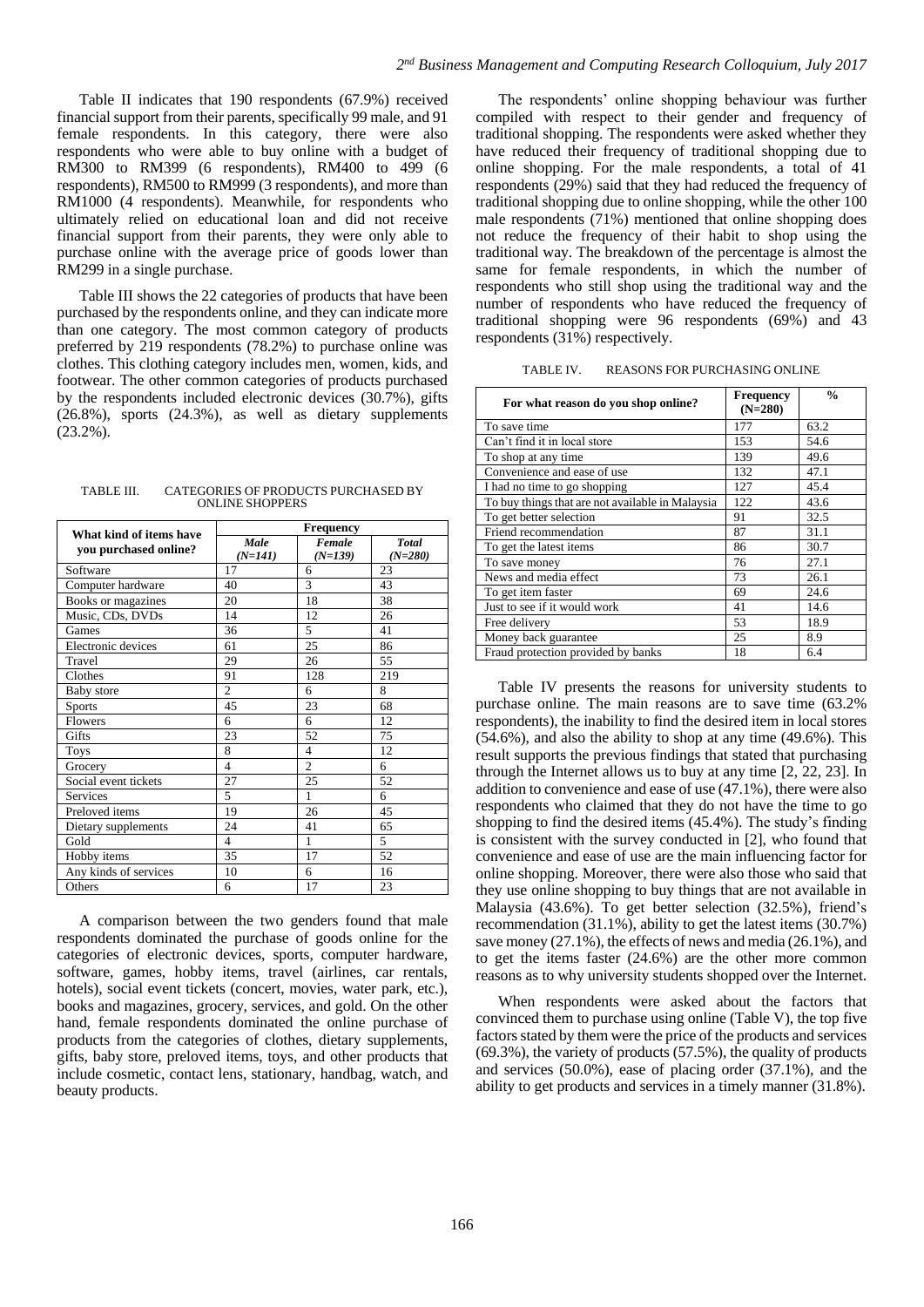| PURCHASE ONLINE                         |                        |               |
|-----------------------------------------|------------------------|---------------|
| What would convince you to shop online? | Frequency<br>$(N=280)$ | $\frac{6}{9}$ |

TABLE V. FACTORS THAT CONVINCED ONLINE SHOPPERS TO

| What would convince you to shop online?        | $(N=280)$ |      |
|------------------------------------------------|-----------|------|
| Price of products and services                 | 194       | 69.3 |
| Variety of products                            | 161       | 57.5 |
| Quality of products and services               | 140       | 50.0 |
| Ease of placing orders                         | 104       | 37.1 |
| Getting products and services on time          | 89        | 31.8 |
| Availability of various payment options        | 79        | 28.2 |
| Free shipping service                          | 68        | 24.3 |
| Security of financial and personal information | 67        | 23.9 |
| Refund guaranteed                              | 60        | 21.4 |

#### V. CONCLUSION AND RECOMMENDATIONS

This research provided insights into the online shopping behaviour of an important market segment, which is university students. The survey results showed that clothes (78.2%), electronic devices (30.7%), and gifts (26.8%) were the most common types of products that university students preferred to purchase over the Internet, while services (2.1%), grocery (2.1%), and gold (1.8%) were the least common. The results are in line with the study done by [2], who also found that clothes and electronic devices were the most common products purchased by university students using online shopping. Also, the descriptive analysis carried out by [16] on Gen Y found similar results.

In line with the findings of other studies [24-26], male respondents were fundamentally the more dominant consumers who shopped online. A probable reason is that the products that are more associated with men such as computers and electronics are amply available and can be easily purchased online [25]. Based on the descriptive analysis, the results revealed that there were gender differences in the categories of products purchased online. This study discovered that male respondents preferred to buy clothes, electronic devices, sports items, computer hardware, and games using online shopping. Meanwhile, the female respondents preferred to buy clothes, gifts, supplement foods, preloved items, travel, and social event tickets. The results indicated that different genders have different perspectives on the choice of goods purchased online. It seems like men are more inclined to the products' functional characteristics and benefit-oriented than women [26].

The university students' behaviour also indicated that they shopped online, regardless of whether they received financial support from their parents or not. Even respondents who did not get financial support from their parents and ultimately relied on educational loan do not mind spending products lower than RM300 in a single purchase. In this case study, the university students' who received financial support from their family, which was represented by almost 70% of the total respondents were more prominent to purchase online. In fact, some students who belong to this group do not mind spending products that cost from RM300 to more than RM1,000 in a single purchase. Therefore, based on these findings, university students can be regarded as one of the most important market segments because they have money and shopping interest [5].

This research is useful for online retailers to capture numerous business opportunities in emerging markets focusing on university students and gender preferences. The outcomes of this study can be used as a reference for future business plans of online marketing. Gender differences concerning types of goods preferences in online shopping suggested that different online market segments should be used with males and females. This paper has also provided a quantitative overview that can possibly serve as a keynote to online retailers to focus on promoting and performing good customer services [11] in order to target each gender group more effectively.

The major limitations of this study may be from our sample, which was drawn exclusively from the students in a higher education institution living in a single city in Malaysia. Hence, the findings of this study have limited generalisability because our sample cannot be generalised to represent all university students. Thus, with this limitation, we suggest future researchers replicate this study in different education campuses or in other cities in Malaysia to broaden the study scope in this subject area.

#### **REFERENCES**

- [1] L. P. Ling and R. Yazdanifard, "Does Gender Play a Role in Online Consumer Behavior?," *Glob. J. Manag. Bus. Stud.*, vol. 14, no. 7, pp. 49– 56, 2014.
- [2] F. Huseynov and S. O. Yildirim, "Internet users ' attitudes toward business-to-consumer online shopping : A survey," *Inf. Dev.*, vol. 32, no. 3, pp. 452–465, 2016.
- [3] M. Kumar, "Consumer behavior and satisfaction in e-commerce: a comparative study based on online shopping of some electronic gadgets," *Int. J. Res. Commer. Manag.*, vol. 7, no. 7, pp. 62–67, 2016.
- [4] B. H. J. J. M. J. Martín-dehoyos and B. Herna, "Differences between potential, new and experienced e-customers: Analysis of e-purchasing behaviour," *Internet Res.*, vol. 18, no. 3, pp. 248–265, 2008.
- [5] N. Delafrooz, "Factors Affecting Students ' Online Shopping Attitude and Purchase Intention," 2009.
- [6] T. Wallace, "Ecommerce Trends: 135 Stats Revealing How Modern Customers Shop in 2017," *Big Commerce*, 2017. [Online]. Available: www.bigcommerce.com.
- [7] M. Katie, "The rise of online-only shops: customers lured by free returns and low prices," *The Telegraph*, 2016. [Online]. Available: http://www.telegraph.co.uk.
- [8] N. Kin and N. Farida, "Effects of convenience online shopping and satisfaction on repeat-purchase intention among students of higher institutions in Indonesia," *J. Internet Bank. Commer.*, vol. 21, no. 2, 2016.
- [9] P. Kumar and R. Bajaj, "Dimensions of perceived risk among students of high educational institutes towards online shopping in Punjab," *J. Internet Bank. Commer.*, vol. 21, no. Special Issue 5, 2016.
- [10] A. Sundar, "Internet shopping: factors influencing students buying intention online," *Int. J. Res. Commer. Manag.*, vol. 7, pp. 47–55, 2016.
- [11] Y. J. Lim, A. Osman, S. N. Salahuddin, A. R. Romle, and S. Abdullah, "Factors Influencing Online Shopping Behavior: The Mediating Role of Purchase Intention," *Procedia Econ. Financ.*, vol. 35, no. October 2015, pp. 401–410, 2016.
- [12] M. Revilla, "Effect of using different labels for the scales in a web survey," *Int. J. Mark. Res.*, vol. 57, no. 2, pp. 225–238, 2014.
- [13] S. Anthony, "Online shoppers 'prefer to save time over money," 2017. [Online]. Available: http://www.retail-systems.com.
- [14] A. Mittal, "E-commerce : It ' s Impact on consumer Behavior," *Glob. J. Manag. Bus. Stud.*, vol. 3, no. 2, pp. 131–138, 2013.